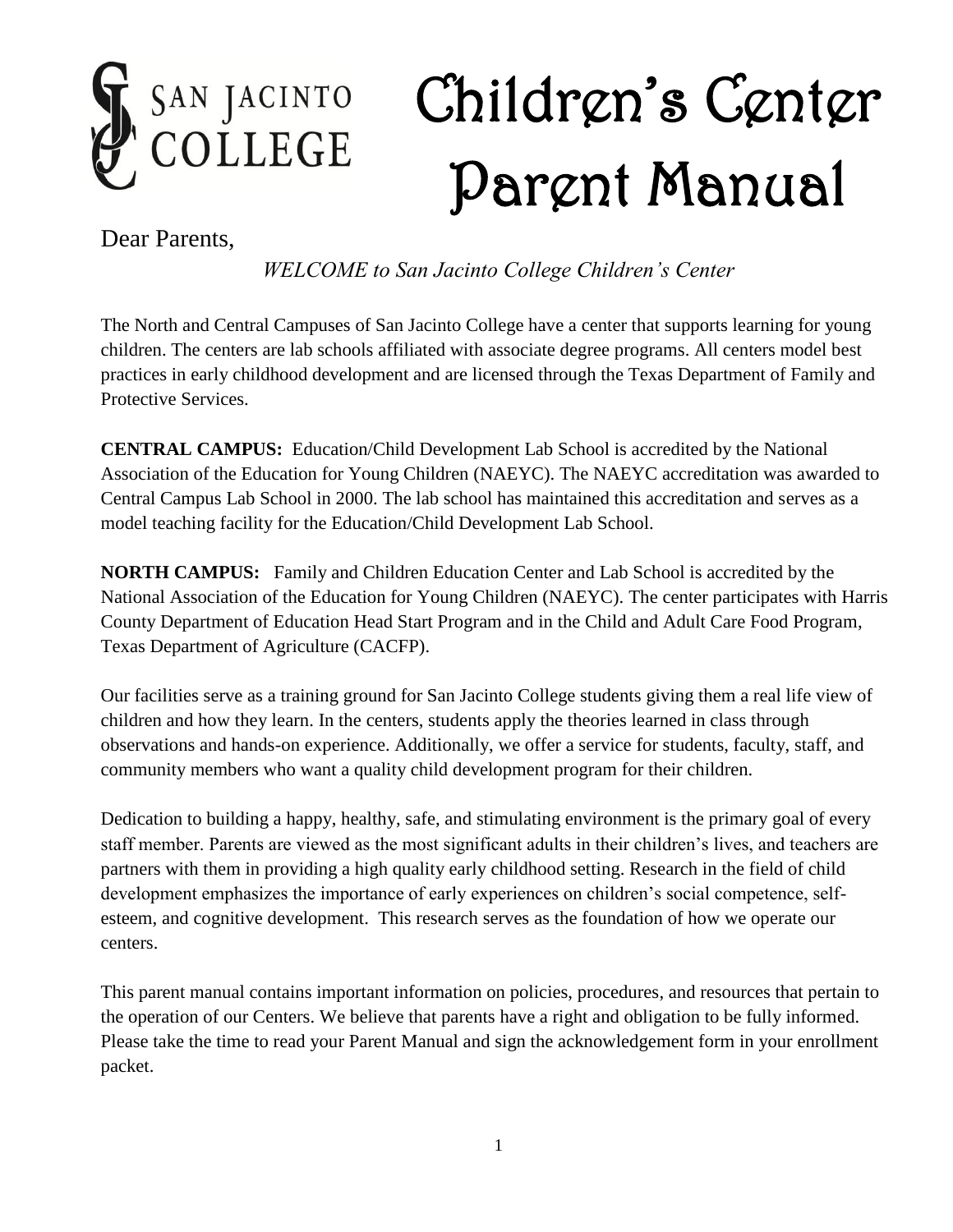All parents are encouraged and welcome to visit the center at any time. If you ever have any concerns or questions regarding the operation of the center, please do not hesitate to contact the center director either by phone, email or in person.

As your child's family away from home, we want your child to feel safe and secure, and we want you to feel welcome. We encourage you to attend parent meetings and other events that are held at the center. Your involvement in our program ensures a cooperative effort which leads to a positive impact on the development of your child.

Sincerely,

# *The Staff of San Jacinto College Children's Centers*

**PHILOSOPHY, PURPOSE AND GOALS:** The philosophy of San Jacinto College Children's Centers is to provide responsible, nurturing care using positive guidance techniques in a developmentally appropriate setting to foster the social, emotional, cognitive, and physical development of young children.

#### **Purpose and Goals:**

- $\triangleright$  To provide quality child care for the college's students, staff, faculty and administrators, as well as families from the community
- $\triangleright$  To enable students to pursue educational objectives
- $\triangleright$  To aid parents in the development of their children through parent education and involvement
- $\triangleright$  To design a model environment based on current research
- $\triangleright$  To maintain a safe, healthy and stimulating environment
- To foster self-control, self-esteem and a sense of competence each child
- $\triangleright$  To use professional guidance techniques and act as role models for parents
- $\triangleright$  To facilitate children's physical, emotional, and cognitive development
- $\triangleright$  To enhance the young child's natural creative abilities
- $\triangleright$  To promote children's social skills through child initiated activities

#### **CENTER STAFF:**

San Jacinto College staff members have completed all required training. Staff members at SJC Children's Centers meet or exceed the requirements of regulatory and accrediting agencies. At each Center, staff member credentials are available for your review. Our centers have affiliations with a variety of exemplary practice organizations. Our partners include Children's Learning Institution, Head Start, and Collaborative for Children.

#### **ENROLLMENT CRITERIA:**

We serve the students, faculty, and staff of San Jacinto College and parents from the surrounding communities. Enrollment is for one semester during the fall, spring, or summer terms. Currently enrolled children will be able to pre-register at the end of each semester for the next semester.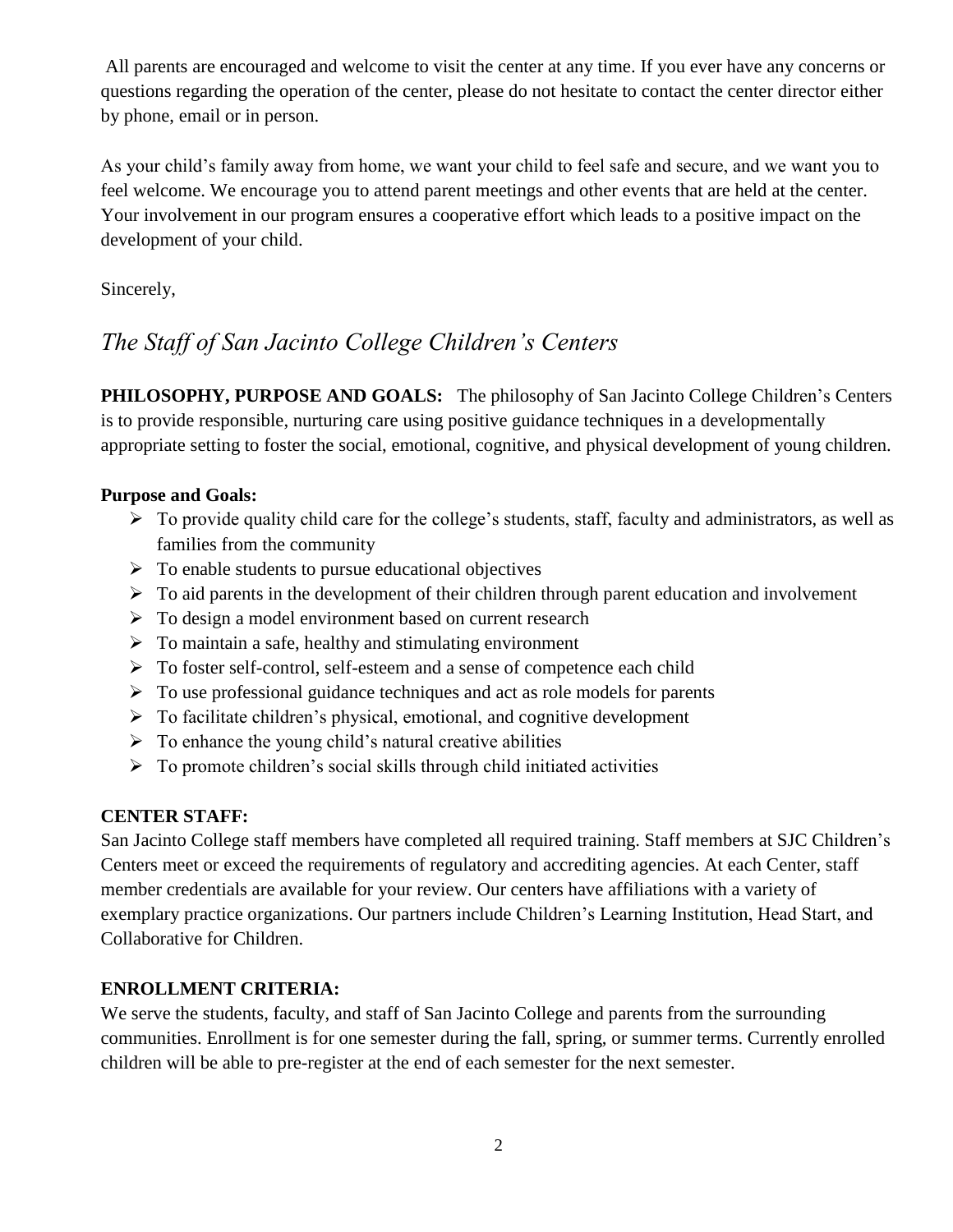A non-refundable registration fee is required each year to reserve your child's space in the center. The first registration fee is due prior to receiving your enrollment packet. Subsequent registration fees are due when you pre-register your child for an upcoming fall semester. A supply fee is due with the first tuition payment of each semester. *The enrollment packet is due one week prior to attendance*. If forms are not on file, your child will not be able to attend. The adult enrolling their child/children must be the parent or legal guardian, and you must certify that relationship in a notarized document when registering your child. Enrollment forms must be kept up to date at all times. Parents are required to notify the director in writing of any changes. The Center staff must have the correct phone numbers and contact information to reach you if your child is ill or in case of an emergency. The center staff will only release your child to you and the persons designated on the enrollment form.

Enrollment forms must be updated annually. Failure to complete and return updated forms could result in your child/children being withdrawn from the program.

Confidentiality is very important to us. Enrollment, health, or any other information given to San Jacinto College Children's Centers will not be shared with anyone outside the program.

#### **ADJUSTMENT STATEMENT:**

There is a two to four week adjustment period to determine the appropriateness of the program for the child and family. During this adjustment period, the best placement for the child will be determined.

#### **WITHDRAWAL POLICY:**

Written notice of intent to withdraw your child from the lab school must be submitted to the director one week in advance of the effective withdrawal date. The contracted tuition amount is due through the last day of attendance, and *the College reserves the right to continue charging tuition until one week after receipt of written withdrawal notice*. All unpaid fees owed to the lab school will be collected by the business office as any other monies owed to the College. If you fail to give notice of withdrawal, you are liable for the full amount stipulated in your contract.

# **TUITION AND FEES:**

Tuition and fees shall be set forth on a separate contract form to be filled out by the College and executed by the parent. Tuition and fees are due in advance, as stated in the contract, and where applicable, in compliance with the rules set forth by the Texas Workforce Commission (TWC). A \$10 late fee will be applied for tuition not received by the Tuesday preceding the attendance week. I understand that my child's enrollment will be terminated if tuition is seven (7) days past due.

No reduction in tuition or refunds will be made as a result of absences, vacations, holidays, personal schedules or if the College is closed because of unforeseen circumstances. Fees shall be non-refundable as indicated on a separate contract document and shall not be refunded for any reason. Consideration will be given to extenuating circumstances on a case by case basis.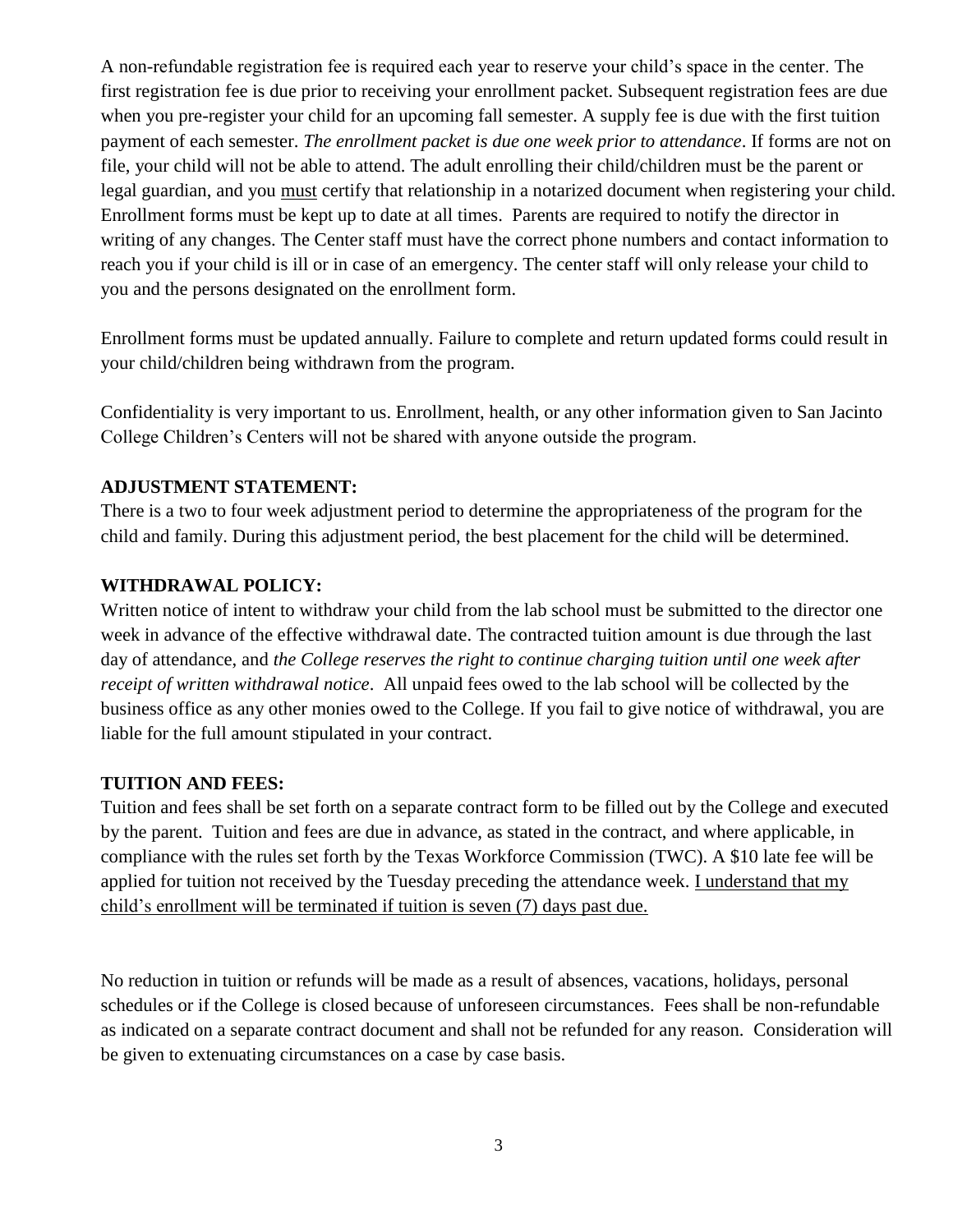#### **CONTRACT:**

A signed contract agreement will be required for each enrolled child. Tuition is due for contracted days; there will not be trading or substituting days.

With prior approval from the director, additional attendance can be arranged based on availability. Tuition is due on the day of the additional attendance or as otherwise provided by the College. Attendance at the centers is based on the information provided in the contract documents, and any false or inaccurate information may result in a child being disqualified from attending.

#### **LATE PICK-UP FEE:**

There is a \$1 per minute late pick up fee with a \$5 minimum. Pick up time is based on college time. Late fees are added to the next week's tuition payment. We encourage all parents to pick their child/children up on time. If you find that you are going to be late, please notify the lab school immediately so that your child can be prepared for this change in his/her schedule, and staff arrangements can be made. Late fees will be charged regardless of notification. Any child picked up late three times will be subject to dismissal by the director

# **OPERATIONAL PROCEDURES:**

#### **Hours of Operation**:

The children's centers at San Jacinto College are open all year. Center hours are determined by the needs of the local community. The hours are as follows:

#### **Central Campus:**

Fall and Spring Semesters: Monday - Friday, 7 a.m. - 5:30 p.m. Summer Semester: Monday -Thursday 7 a.m. - 5:30 p.m.; Friday 7 a.m. - 12:00 p.m.

#### **North Campus:**

Fall and Spring Semester: Monday - Friday 7:00 a.m. – 5:30 p.m., Summer: Monday -Thursday 7:00 p.m. – 5:30 p.m.; Friday 7:00 a.m. - 12:00 p.m.

San Jacinto College Children's Centers will be closed on holidays as determined by the College and as listed in the schedule of classes. A College calendar is available upon request.

# **Arrival / Departure:**

Formal daily activities begin each day at 8:30 a.m. Children should arrive no later than 9 a.m. Upon arrival, the adult bringing the child into the lab school is required to sign in the arrival time and take the child to the classroom. A lab school staff member must be aware of each child's arrival and departure. The lab school will release the child/children only to designated persons. The adult who picks up the child is required to write in the departure times as the child leaves. Identification (driver's license or other valid identification as determined by the College) will be required for the release of the child/children. It is the parent's responsibility to keep the authorized names current. Your child will not be released to anyone who is not on the enrollment form.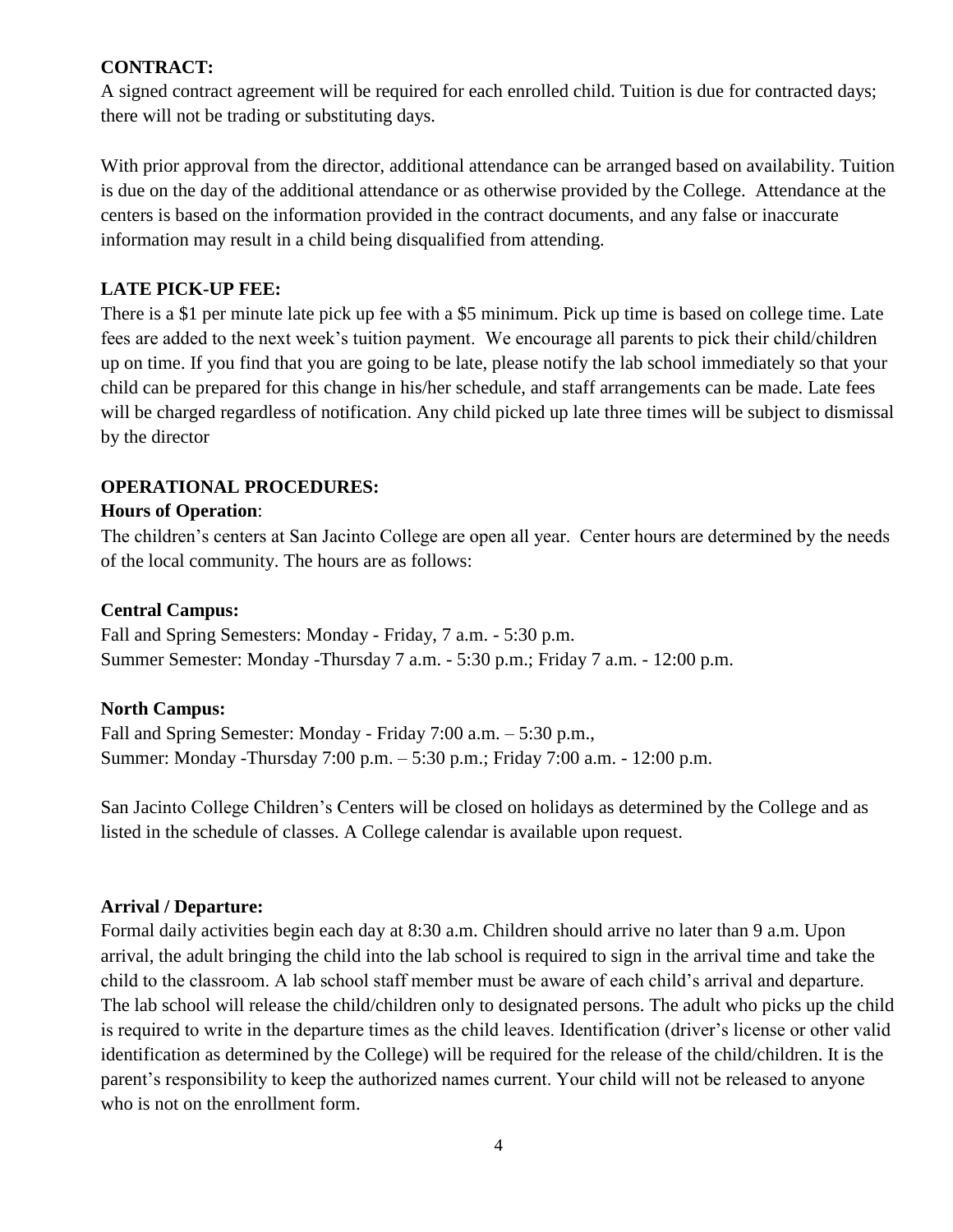#### **Teaching Staff:**

Your child will be assigned to a group of children and teaching staff. The assigned teaching staff will be responsible for their primary care. This allows for the teachers and children to develop a consistent, secure relationship. The teachers will plan and implement the learning activities and experiences. They will also provide positive guidance and support to you and your child. The center maintains developmentally appropriate teacher/child ratios. These ratios are maintained in the classroom and on the playground.

At the beginning and end of each day, the children may be grouped into multi-age groups for short periods of time. As staff arrives, the children and their teachers will go to their designated classrooms. Every attempt is made to minimize the number of transitions a child experiences during the day and throughout the year.

#### **Transitioning to the Next Classroom:**

Depending on your child's developmental needs, your child will remain in the same classroom from August through May. Transitioning to the next classroom is an ongoing process; the children visit the other classrooms periodically through the fall and spring semesters. During the summer semester the children and teachers visit the other classrooms, and are sometimes combined to ensure a smooth transition for each child. By maintaining a cooperative relationship between classrooms, the children are able to transition with little or no anxiety. All teaching staff members are trained to move to any group in the center and are capable of caring for any group at any time.

#### **Transitioning to Next Placement:**

The Preschool and Head Start teaching staff introduce the concept of entering kindergarten with the children during the spring semester. Teachers from the area schools are invited to come in and speak with the children. Parents are encouraged to take their child to their future school in preparation for their enrollment.

#### **Assessment of Child's Progress:**

Assessments are conducted to document the developmental progress and learning of a child and to identify the child's needs and interests. Assessments of children provide information used to improve curriculum, teaching practices, and environment. The information gained by assessments is used in planning instruction for individual and groups of children and to identify who may need specialized services or interventions. When needed, the results are used for further developmental screening and/or referral for diagnostic assessment when indicated. Other uses for assessment results are to plan program improvements to meet goals and objectives and to help facilitate communication with families.

Within 45 days of the child's entry into the program, a baseline screening is conducted. After the baseline screening, the child is assessed continually. Written reports are made available to parents at least two times a year. Children are assessed through informal and formal observation, including anecdotal recordings, collection of work samples, checklists, and formal assessments.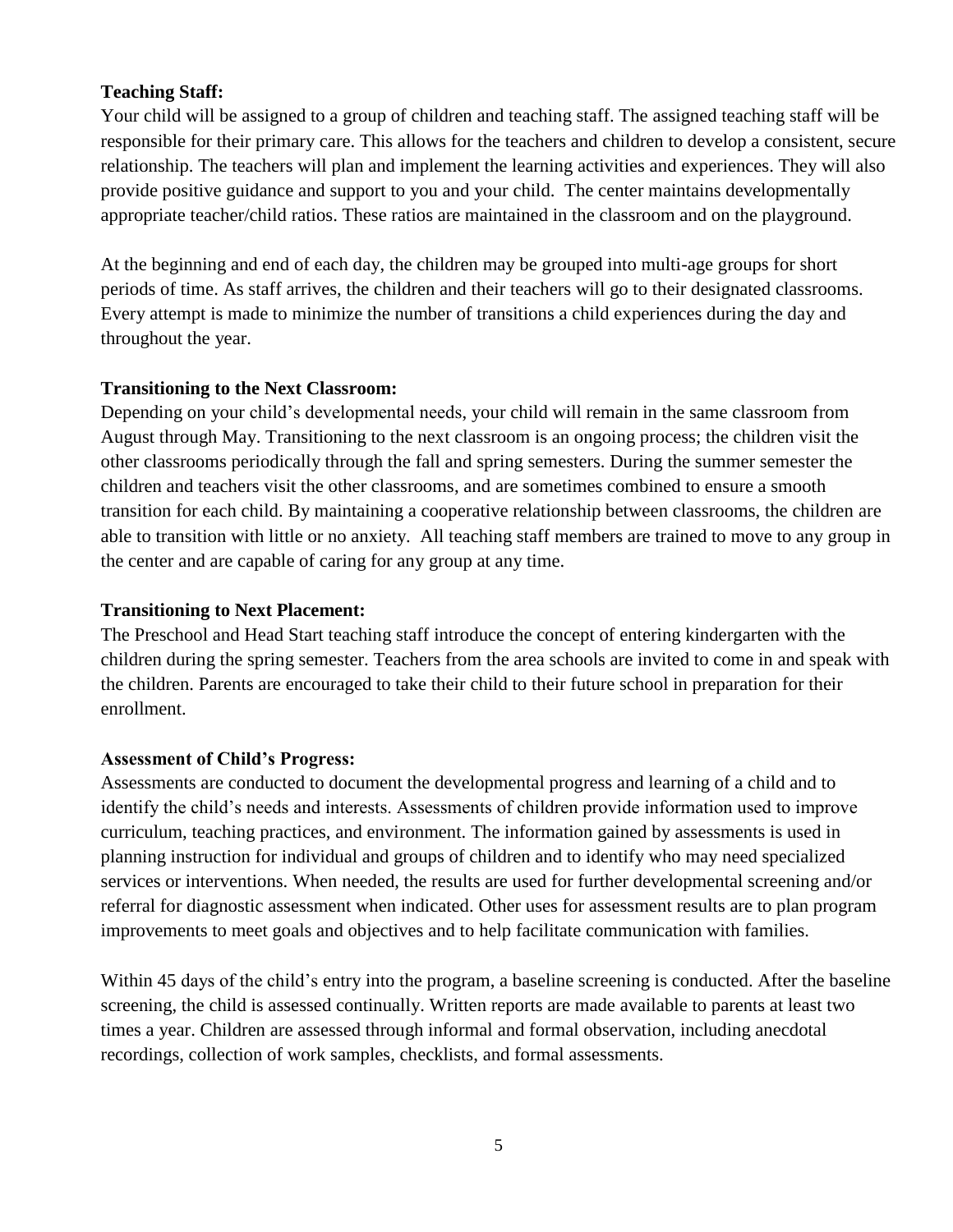Families are provided information on an ongoing basis in regard to the child's development and learning. Families are provided both verbal and written communication in regard to assessment results by center staff. At least twice each year, the parent and teacher will schedule a face-to-face conference. If the family's home language is something other than English, a translation and/or translator will be provided. Verbal communication occurs informally on an ongoing basis. Written reports are provided daily for children younger than 2 years of age. Staff is trained on the process, procedures, and interpretations of the assessment instrument. The training is conducted in staff meetings, at in-service days, and at workshops. The assessment records of each child are kept confidential in an individual portfolio filed in locked cabinets in the classroom and/or in the director's office. Access to the files is limited to staff members conducting the assessments and persons the family has authorized. Digital files are password protected.

#### **Daily Activities:**

The teaching staff plans daily activities for the children that include, but are not limited to: messy art, gluing, bubble play, play dough, active outside time, etc. The children play outside in the morning and afternoon, weather permitting. If the weather prohibits outside play, alternative activities are provided. These activities include dancing, exercising, marching, jumping, etc.

Children should be dressed in a manner that allows them to sit on the floor, play in the sand pile, paint or participate in messy activities. Please dress your child appropriately in comfortable clothes. Slick soled shoes, cowboy boots, "Crocs," backless shoes/slides and flip-flops are not safe for school wear and will not be allowed.

#### **Nap Time:**

Individual cribs, cots, and mats are provided for each child. A nap time schedule is posted in each classroom. Infants nap on demand. Each child will rest a minimum of one to two hours daily as required by minimum standards. Security items such as blankets, small stuffed animals, etc. are allowed for naptime. This type of arrangement needs to be made with the classroom teacher. Each child will need one blanket and a small pillow for naptime. These items will need to be taken home each Thursday/Friday to be washed and returned on Monday/Tuesday morning when your child returns to school. Please take any soiled clothes home daily.

#### **Personal Belongings:**

The children's centers provide an ample supply of learning tools and materials to meet the daily needs of the children. Please leave all personal toys, guns, jewelry, videos, money, candy, and gum at home. The children are allowed to bring special interest items if the teacher is notified in advance. The Children's Centers cannot be responsible for any items brought from home.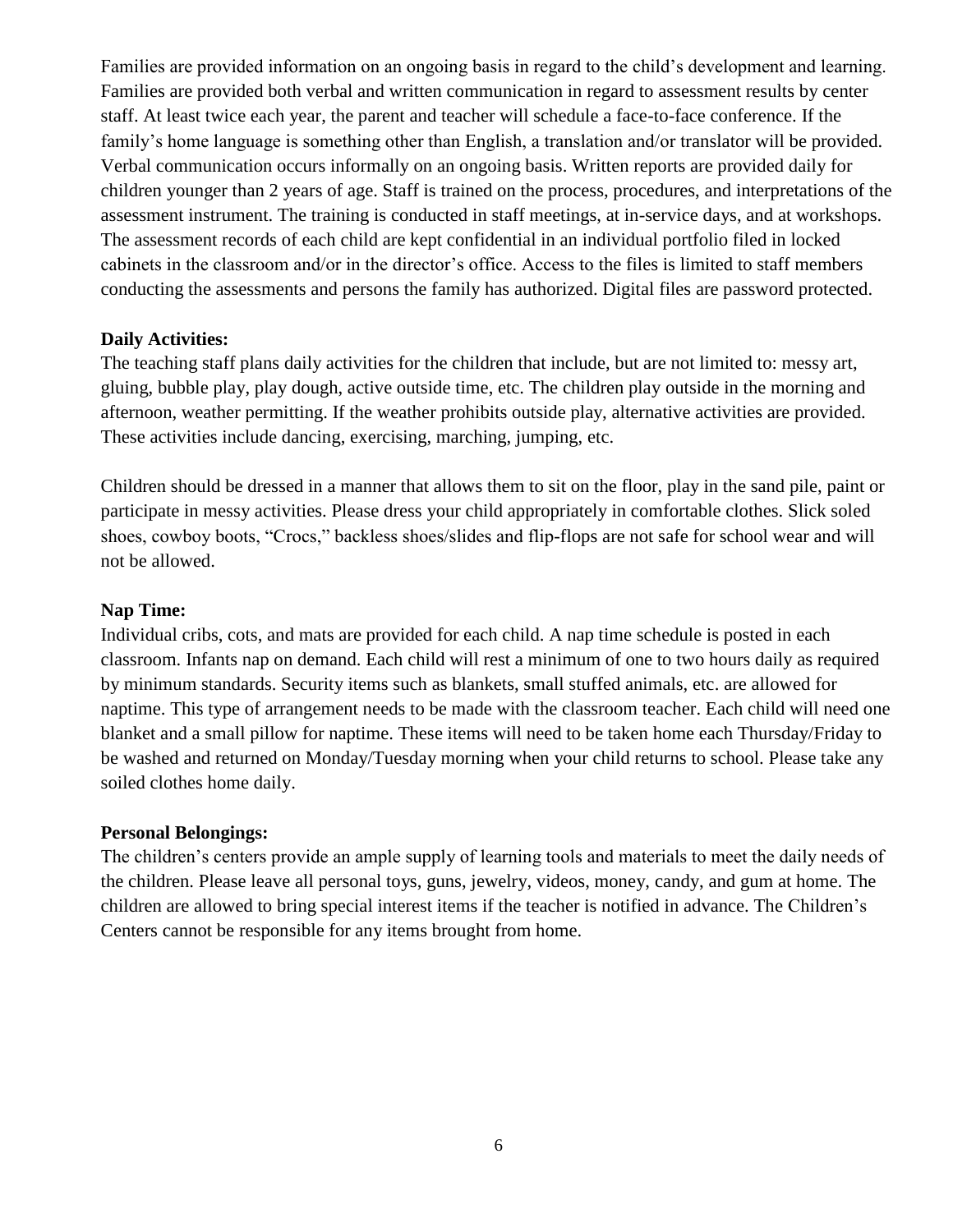# **Clothing:**

All items brought from home must be labeled with the child's name.

*Infants:* Provide daily a minimum of two sets of labeled clothing, diapers<sup>\*</sup>, baby wipes and food and formula, as is appropriate

*Toddlers:* Provide daily a minimum of two sets of labeled clothing, diapers or "pull ups"\*, and baby wipes.

*Pre-school:* Provide daily one set of labeled clothing. Discuss the specific procedure with the classroom teacher.

\*For children who are in diapers, commercial disposable diapers or "pull-ups" are required unless the child has a medical reason that does not permit their use. If your child requires cloth diapers, a statement from the health care provider is required stating the medical reason. The cloth diapers must have an absorbent inner lining and be completely contained within an outer covering made of waterproof material that prevents leaks. Both diaper and outer layer of clothing are changed.

# **Child Abuse and Neglect**

College child care personnel are required by law to report suspected child abuse and neglect to Children's Protective Services. Parents are encouraged to share any concerns and to request information about child abuse and neglect from the staff of the children's centers. When a person makes a report of suspected abuse, he/she is immune from any liability unless a complaint is made with malicious intent or for revenge.

# *There are three types of child abuse:*

1. Physical abuse: inflicting bodily injury on a child (beating, burning etc.

2. Sexual abuse: using a child in or exposing him/her to sexual activities, with or without the child's consent

3. Emotional/Verbal abuse: demanding that the child do more than he/she is able to do, severely criticizing or humiliating him/her for not living up to demand, or placing upon the child unclear requirements that the child cannot understand

# *Two types of child neglect:*

1. Physical neglect: failure to provide enough food, clothing, shelter, or medical care; failure to provide adequate education, guidance or supervision

2. Emotional Neglect: failure to give a child the love and affection he/she needs

If you suspect child abuse or have questions about child abuse, call the Child Abuse Hotline. Their number is 1-800-252-5400.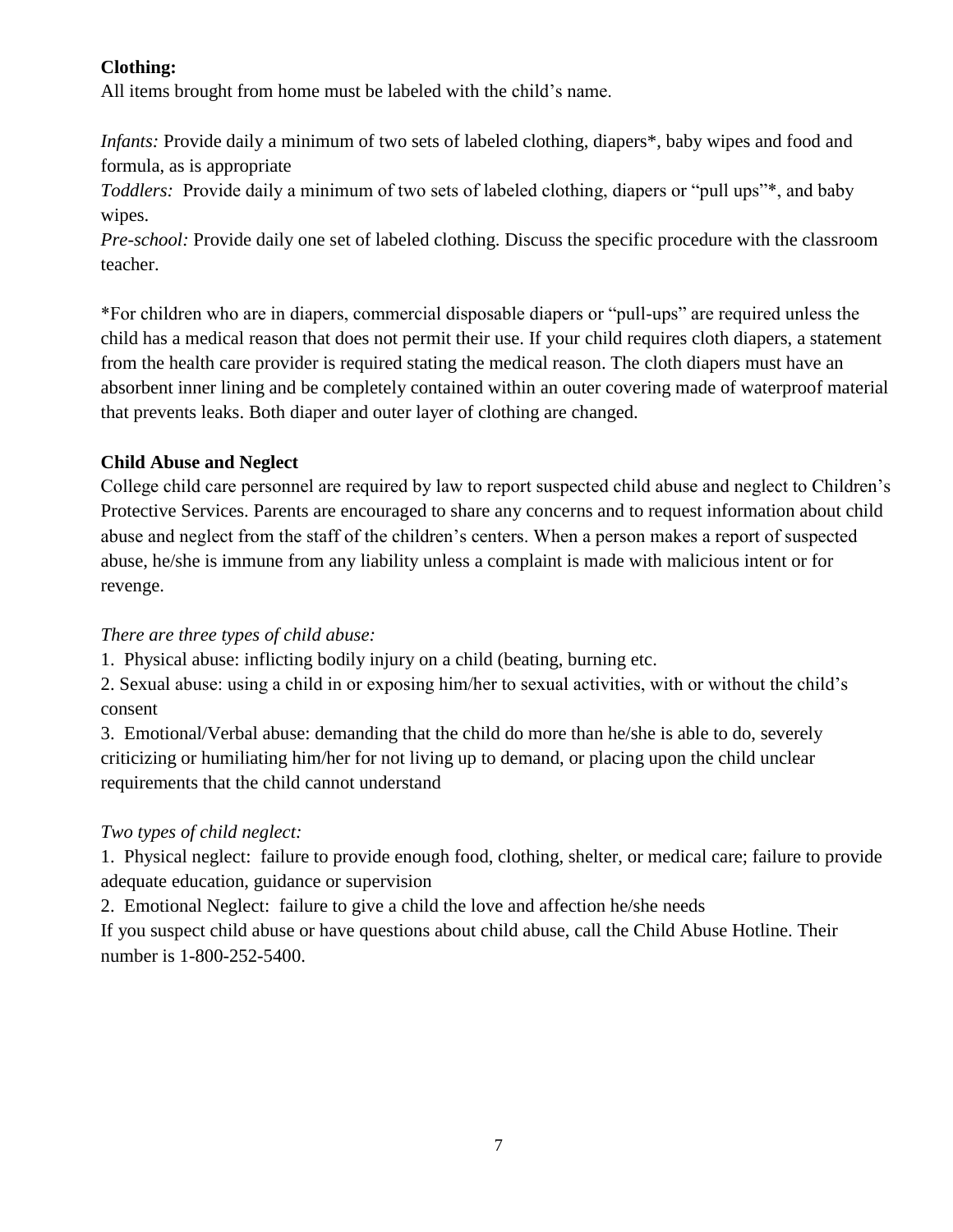#### **Gang Free Zone:**

According to Texas Department of Family and Protective Services, we must inform all parents or guardians of children attending the center about the gang-free zone designation. Parents or guardians need to be informed that certain gang-related criminal activity or engaging in organized criminal activity within 1,000 feet of the center is a violation of state law and is, therefore, subject to increased penalty under the law. Additional information is posted in the children's centers.

#### **Resource Information:**

#### *Program:*

The children's program is designed to be child-oriented and developmentally appropriate. Activities are planned to foster social, emotional, cognitive and physical development using a variety of structured (group time) and unstructured (free choice or play) experiences. Lesson plans, newsletters, and classroom schedules are posted in each classroom. Teachers will be glad to answer questions regarding the program and philosophy.

#### **Licensing:**

San Jacinto College children's centers are licensed by the Texas Department of Family and Protective Services (TDPRS). Each non-profit center adheres to the established Minimum Standards Code regarding child care. A copy of the Minimum Standards Code is kept in the director's office and is available for review on the Texas Department of Family and Protective Services website: www.tdprs.state.tx.us.

#### **Fire or Natural Disaster:**

In case of fire or call for evacuations, all proper authorities will be contacted. The children will exit the classroom following the path on the posted emergency map. The children will remain in the designated safe area until the "all clear" signal is received. Then the children will return to their respective classrooms.

If the emergency results in closing the Children's Center, parents will be contacted by center personnel and informed where to locate their children. Please keep all emergency contact information (phone numbers, emails, etc.) current. Parents may call 1-888-845-5288 for recorded information, or they may enroll in the San Jac Alert Me text system. The San Jacinto College web page (www.sanjac.edu) has information pertaining to weather closings, etc…

Practice drills are held throughout the year with a minimum of one fire drill every month and quarterly severe weather drills. In case of severe weather, children will be sheltered inside until the all-clear is received. In case of a chemical release, children will "shelter in place" indoors with air conditioning units off and doors sealed. Parents will not be able to pick up children until the all clear signal sounds.

#### **Nutrition:**

The children's centers provide nutritious meals and snacks each day. Each meal and snack is planned to meet the child's nutritional requirements. All meals are served family style in the classroom with the teachers joining the children at mealtime. The menus are posted and copies are available for all parents.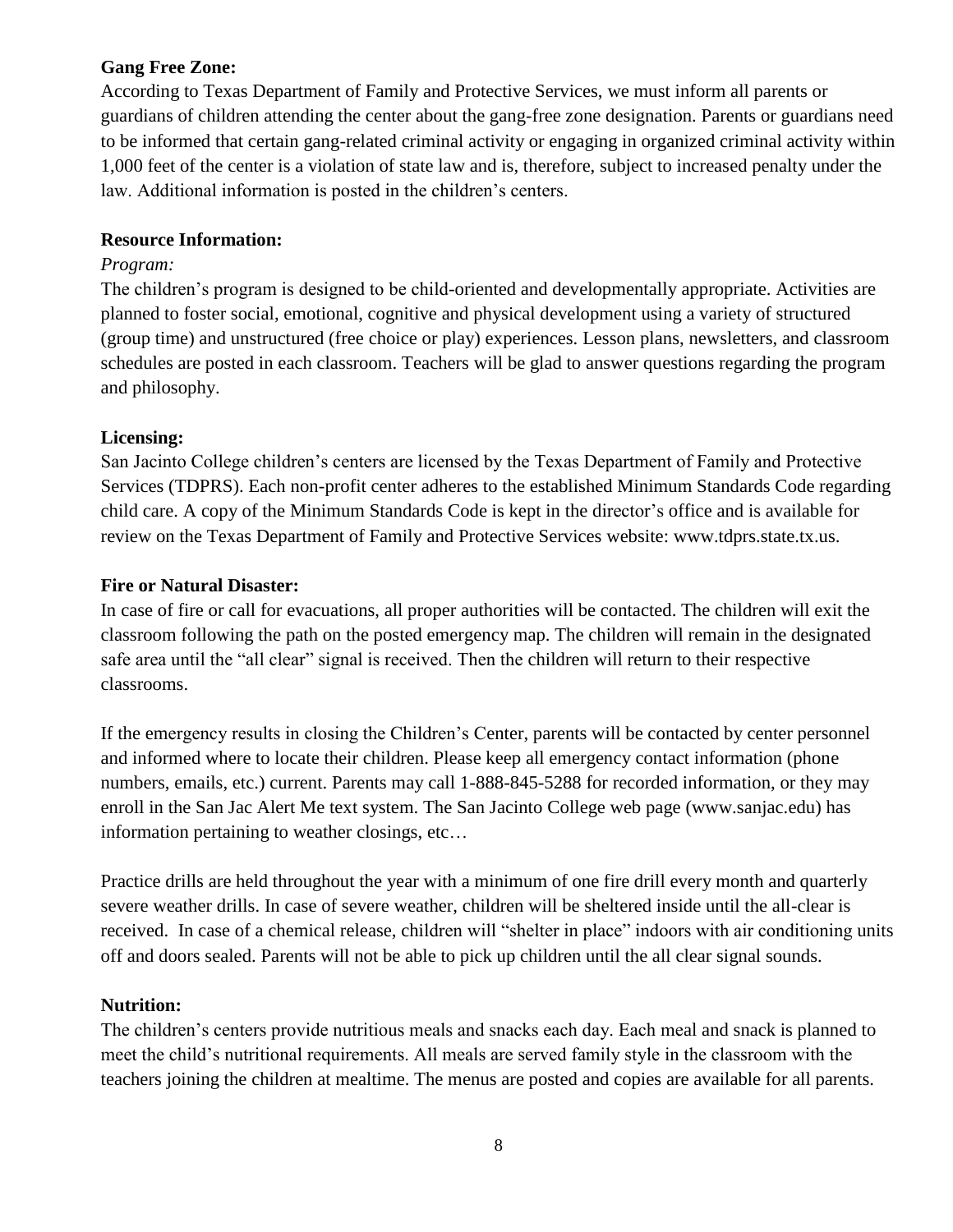If your child has a food allergy, that information will be posted in the food preparation area and in the child's classroom. Postings provide visual reminders for the staff of your child's needs.

If your child is on a special diet, written documentation from the child's physician or registered/licensed dietitian must be submitted to the director. All foods and beverages brought from home need to be labeled with the child's name and the date and must meet the U.S. Department of Agriculture (USDA) food guidelines. If food brought from home does not meet these guidelines, the center will provide any other foods to supplement the child's meal/snack to meet the requirements. No food may be left overnight; any food your child does not eat will be discarded before the end of the day. Foods that require refrigeration must be given to staff immediately for proper storage. All foods served to the children are checked for expiration dates. All expired food items are not served to the children and are disposed of immediately.

The center staff does not serve sugary beverages to the children. We serve 100 percent fruit juice, milk, and water. Staff does not offer children younger than four years these foods: whole grapes, nuts, popcorn, raw peas, hard pretzels; spoonful of peanut butter; chunks of raw carrots or meat larger than can be swallowed whole. Staff must cut foods into pieces no larger than 1/4-inch square for infants and 1/2-inch square for toddlers/twos, according to each child's chewing and swallowing capability.

Our center and staff support breastfeeding. A quiet, comfortable spot is available if you choose to come into the center to breastfeed your child. If you are unable to come in the center to breastfeed, we store and serve the breast milk in ready-to-feed sanitary containers. It must be labeled with the infant's name and the date the milk was expressed. Breast milk must be stored in a refrigerator for no longer than 48 hours (or no more than 24 hours if the breast milk was previously frozen) or in a freezer at 0 degrees Fahrenheit or below for no longer than three months. The breast milk should be gently mixed, not shaken. Bottles should only contain milk or formula unless the child's health care provider supplies written instructions and a medical reason for this practice.

Staff discards after one hour any formula or human milk that is served but not completely consumed. If staff warm formula or human milk, the milk is warmed in water at no more than 120 degrees fahrenheit for no more than five minutes. No milk, including human milk, and no other infant foods are warmed in a microwave oven. Cow's milk is not given to infants younger than 12 months, and only whole milk is given to children of ages 12 months to 24 months.

Solid food and fruit juices will not be served to infants younger than 6 months of age, unless recommended by the child's health care provider.

An Infant Care Instruction Sheet will be provided at the time of enrollment and must be updated when the needs of the child change or every 30 days.

#### **Birthdays and Celebrations:**

Birthdays and other celebrations are held during afternoon snack time. Parents are welcome to provide special snacks and to join the celebrations. Any food brought into the center for children's consumption must be prepared by a licensed food handler. Sugary beverages are not to be served to the children.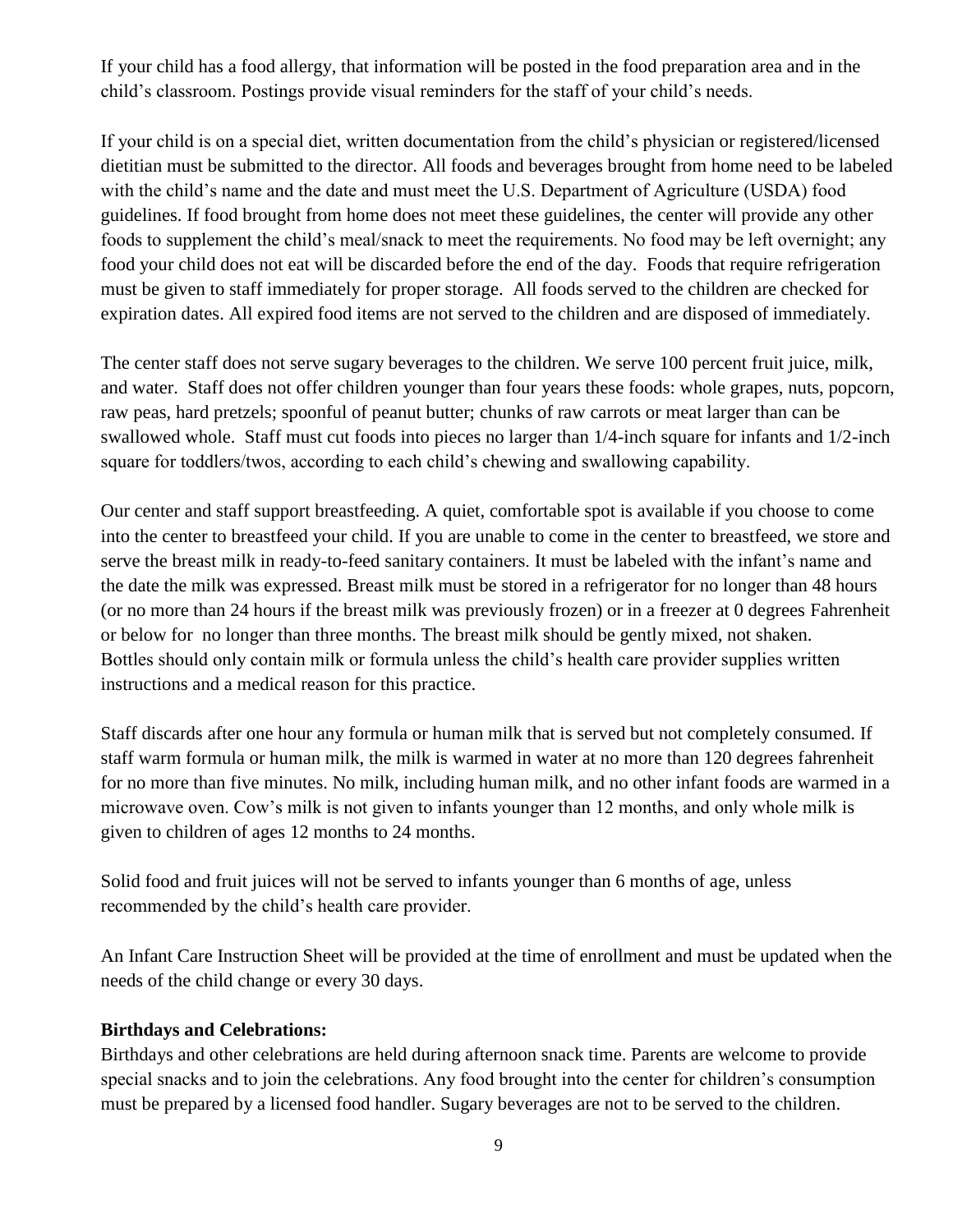If you choose to bring a beverage, it must be 100 percent fruit juice or water. You must have approval of the director of the center before providing snacks for a celebration.

Please note that invitations to birthday parties held outside the school may not be given at the center unless every child in the class is invited.

#### **HEALTH:**

#### **Immunization Requirements:**

The Texas Department of Family and Protective Services requires that a physician's statement, current immunization records and routine screening tests be on file and updated yearly when a child is enrolled. These forms are to be turned in prior to attendance. Failure to present valid, up-to-date immunization records will result in ineligibility to attend the Center.

To maintain your child's enrollment at the Children's Center, you are required to keep your child's immunization records up to date. If your child is overdue for any routine health services, such as immunizations, evidence of an appointment must be provided for your child to be allowed to attend.

If your child is under-immunized because of a medical condition, documentation from the child's health care professional is required. If your child is under-immunized due to family beliefs, you must submit proper documentation when you enroll your child. Your child's medical records are confidential. Only the director and staff of the center will have access to the records.

#### **Vision and Hearing Screenings:**

Record of a vision and hearing screening is required to be kept on file for all children who are 4 years of age and older.

#### **Illness:**

Precautions such as disinfecting toys, cots, cribs, diaper changing surfaces, and frequent hand washing are taken at the children's centers to protect the children against illness and infection. Even with these precautions, most children will encounter several infections and illnesses during the year. If your child becomes ill at school with an armpit temperature of 100 degrees or higher, you will be notified and must pick your child up within 30 minutes. Your child will be allowed to lie down and made as comfortable as possible while they are waiting for you to pick them up. Please keep all filed information current so that you can be easily reached if your child becomes ill. All parents that are college students must provide a schedule of their current classes. Any child excluded from care will not be allowed to return to the center until they have been free of fever without medication for 24 hours.

If an illness prevents your child from participating comfortably in activities or creates a greater need for care than the staff can provide without compromising the health and safety of the other children, you will need to make arrangements to pick up your child. Also, if your child's condition is suspected to be contagious and requires exclusion as identified by public health authorities, then your child will be made comfortable in a location where he or she is supervised by a familiar caregiver until she or he can be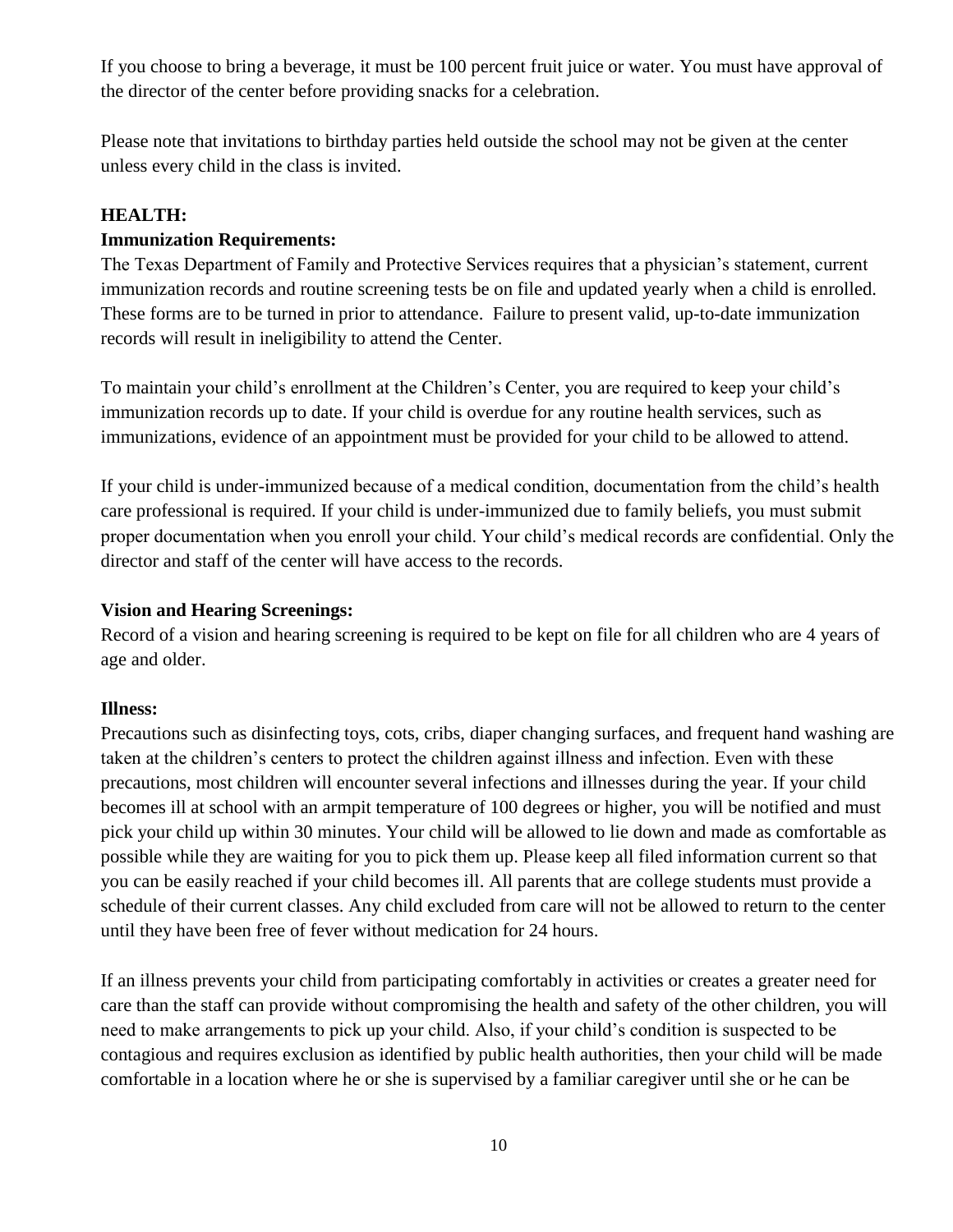picked up. The College reserves the right to make a determination at its sole discretion that a child must be picked up by a parent or guardian.

In the event that the children are exposed to a contagious disease at the center, there will be prompt notification to all parents. In return, parents are to report when their child has been exposed to infection or contagious disease outside of the children's center. If your child is absent due to illness, it is imperative that the director or assistant director be notified.

The following are guidelines that enable the children's center to provide a more healthful environment for all the children attending:

#### *Guidelines for Keeping Your Child Home:*

- 1. Keep your child home if he/she has had a temperature during the previous 24 hours.
- 2. Keep your child home if he/she has vomited or has diarrhea during the previous 24 hours.
- 3. Keep your child home if he/she has ringworm or lice. A "no nit" policy is enforced.

4. Keep your child home if he/she has yellow-green nasal discharge and /or persistent cough, unless you have a note from the child's doctor.

5. Keep your child home if he/she has a rash.

6. Keep your child home if he/she has symptoms of contagious disease, headache, sore throat, reddened eyes, unusual behavior, vomiting, diarrhea, etc...

#### *Guidelines for Returning your Child to the Children's Center:*

1. Your child can return when he/she has been free of fever for 24 hours without the aid of fever reducing medication.

2. Your child can return when he/she is free of vomiting and/or diarrhea for 24 hours.

3. Your child can return when the cold/flu is over and only a minor clear nasal discharge remains.

4. Your child can return when the contagious period has passed or he/ she has been on antibiotics for 24 hours and submits a doctor's note to the center director.

5. Your child can return when he/she is able to participate in the regularly scheduled activities, including outside play according to the doctor's note.

6. Your child can return after surgery with a physician's note releasing the child to return to child care.

7. The College reserves the right to make a determination at its sole discretion regarding when a child may return to child care.

*\*\*\*San Jacinto College children's centers do not allow ill children or staff members to remain at the center.*

#### **Medication:**

If a child is taking medication, the parent or legal guardian must fill out the medicine authorization form for each medication. Medication forms will be available in each classroom and should be left with the classroom teacher when completed. According to the Texas Department of Family and Protective Services requirements, the medication must be kept in the original container and clearly state the following information: the child's name, the doctor's name, prescribed dosage, and date.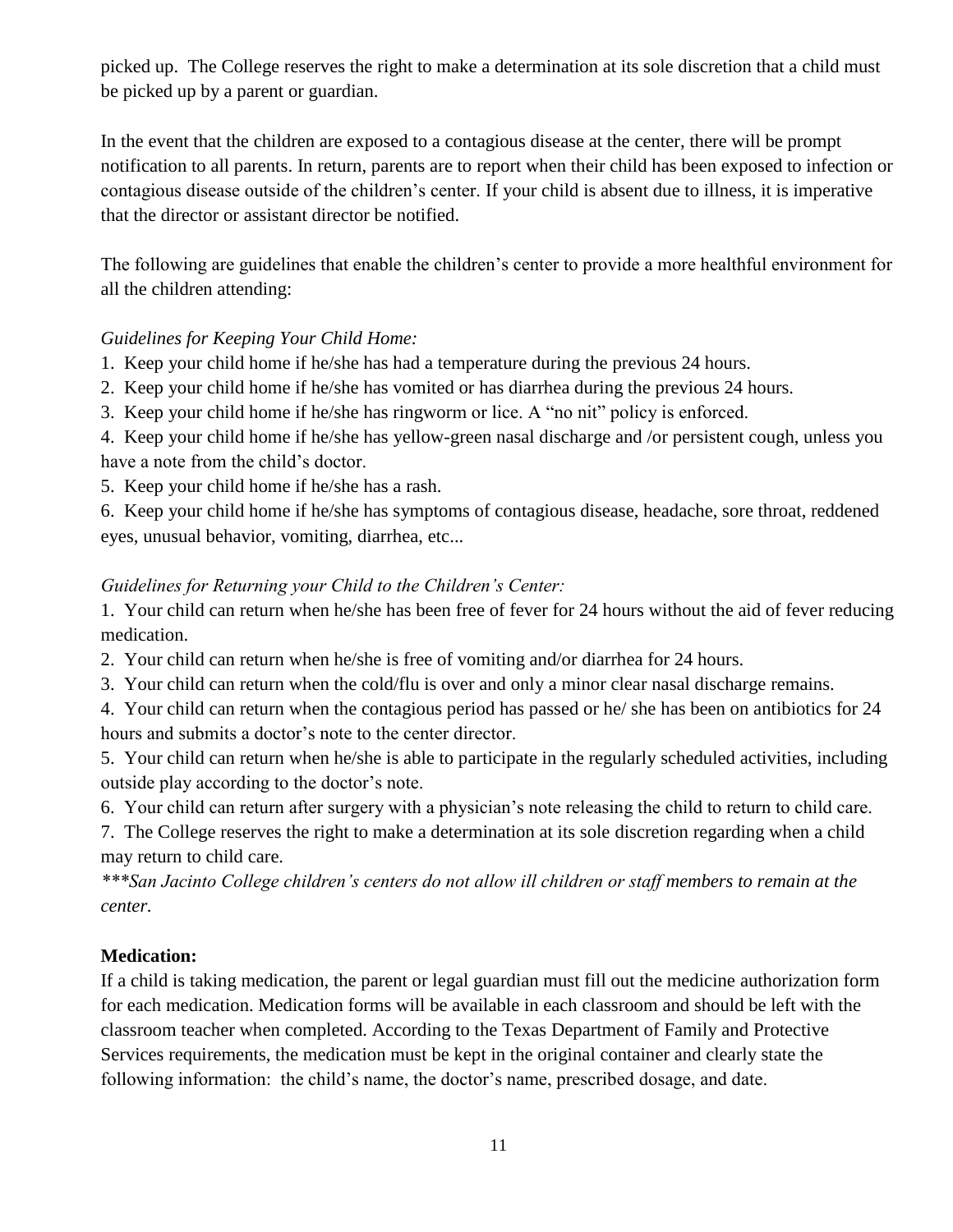The children's center staff will not administer over-the-counter drugs without a doctor's note that gives clear instructions about how and when the medication is to be administered. **"As needed"** is not considered sufficient instruction.

No medication is to be left in the child's back pack. No medication is to be left overnight.

#### **Medical Emergency Procedure:**

In case of medical emergency, the campus police is immediately notified. The campus police will call 911 and notify the parent. The Children's Center staff will also contact the parent. The parent will accompany the child to the closest hospital. If the parent is unavailable, a staff member will supervise the injured child.

Staff members are required to have current pediatric First Aid and CPR certification.

#### **Media Release:**

Unless the child's parent notifies the College in writing of any restrictions to be placed on the following described use, the parent agrees and gives permission for the College to record, film, photograph, audiotape or videotape the child's name, image, likeness, spoken words, class work, performances, and movement, for use in any written materials, publications, media coverage, videos, website postings, and/or other school materials. A parent may not restrict use of images that reasonably cannot be considered private, such as students in school-related activities where multiple students participate and are open to the public or parents, e.g., team photos, student recognition programs, academic and extracurricular recognition programs, athletic events, and fine arts performances. Parents release the College, its employees, and agents from any and all claims of any type which the parent may have based upon the aforementioned taking, use, and publication of the child's likeness and/or use and publication of the child's name.

#### **Parent Involvement:**

The San Jacinto College Children's Center is one of the first enriching experiences your child will have in a group setting. Although our program is designed to meet the needs of your child, we are committed to the whole family. We need your assistance and welcome your involvement.

There will be various activities for parent involvement. In the fall, parents are urged to attend an orientation meeting to gain information and more insight into the program. Open house, family picnics, parent education speakers, Week of the Young Child activities, etc... are all planned during the year. We hope you attend as many as possible. Parents may also be asked to volunteer to assist at various times, such as serving on committees and assisting with field trips and special projects. If you have a special talent or occupation, please let your child's teacher know. Your involvement is greatly appreciated by teachers and staff.

#### **Parent / Teacher Conferences:**

Parent/Teacher conferences are held as a means of giving parents an overview of their child's developmental process during the preceding months. These conferences enable parents and staff to work closely to meet each child's specific needs. Feel free to request a conference any time you have a concern.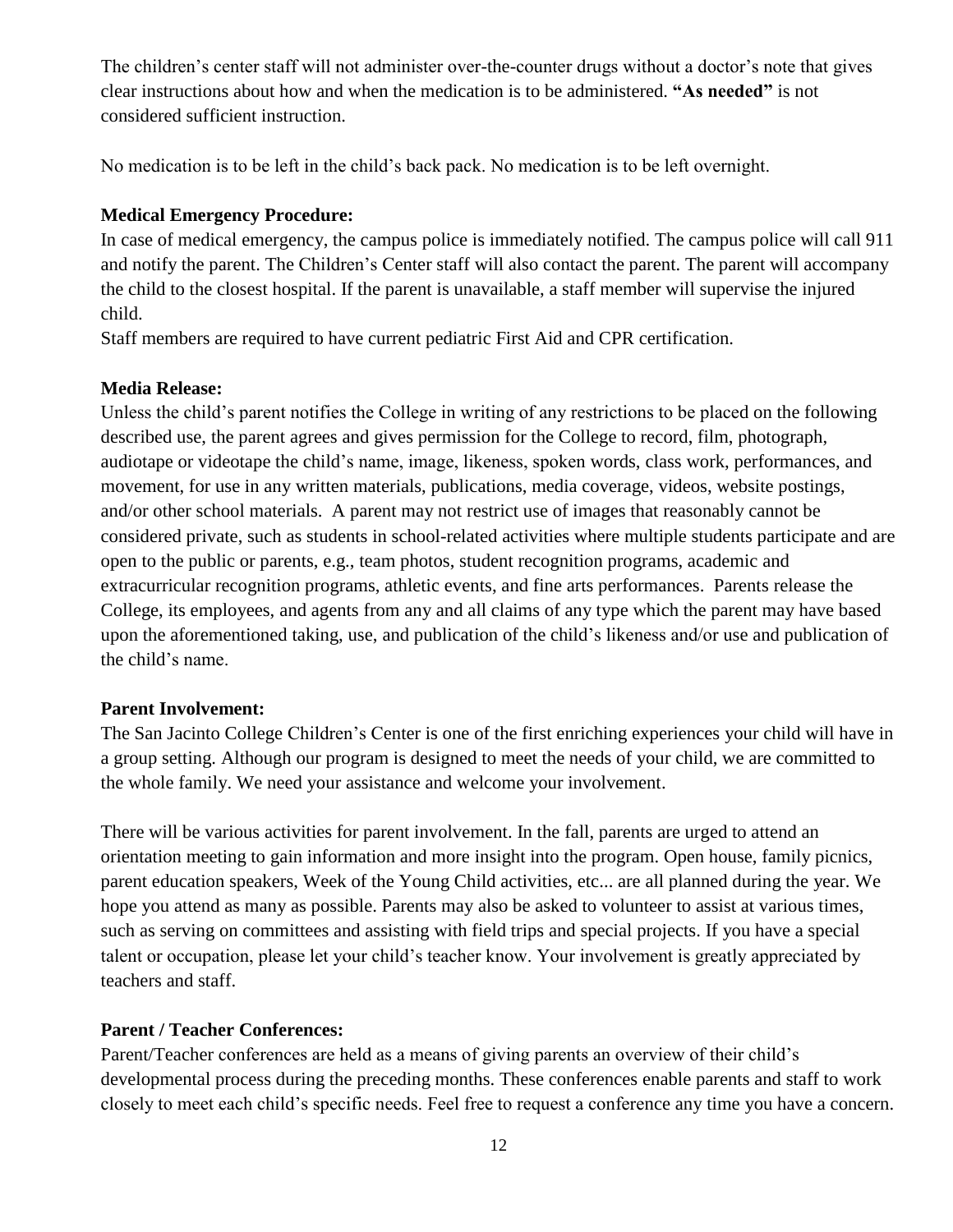The College reserves the right to conduct classroom visits at a time and in a manner permitted by staff and classroom schedules and taking into consideration the wellbeing of other children and the childcare program. All concerns about child care should be promptly resolved with your child's teacher or the director. Parents are encouraged to visit the classroom for added insight into your child's developmental stage and our program. You are invited to observe, attend, and participate in classroom activities within our program.

# **Guidance and Discipline:**

# **Purpose of Guidance:**

At the San Jacinto College Children's Centers the purpose of guidance is to allow children to develop self-control and become responsible for their own behaviors. Children often repeat the same challenging behaviors over and over because they lack the necessary skills to cope. As a parent and teacher it is our responsibility to model and guide appropriate behaviors. Working as a collaborative partner with the staff of the SJC Children's Centers will allow continuity and individualization for the social development of each child. A variety of strategies will be implemented in the classroom to enable each child to perform successfully at an appropriate age level.

Classroom Techniques May Include:

- 1. Using a consistent, predictable schedule with clear transition cues
- 2. Allowing adequate time to complete tasks
- 3. Reducing student frustration by breaking new or difficult task into small steps
- 4. Identifying sensory triggers such as loud music or being crowded by other children, too many materials on display in the classroom or center
- 5. Providing some alternative communication mode such as pictures or signs and visual schedule for a child who cannot express wants and needs

6. Establishing and enforcing consistent, clear rules (preferably no more than three or four), with consistent consequences.

7. Providing extra attention and adult support before a child demands it or engages in inappropriate behavior

- 8. Redirection
- 9. Help children practice social skills they've learned consistently and on-going

10. Provide guided practice during classroom and outdoor activities

# **Parents / Teachers:**

The partnership between parents and teachers is a crucial element in determining the needs for each child. This partnership in conjunction with assessments, observations and specialist input allows the staff to plan an age appropriate program.

# **Goal:**

The overall goal for each child is to develop skills that will foster a positive self-image. These skills will be used in forming friendships, making decisions and building self-esteem.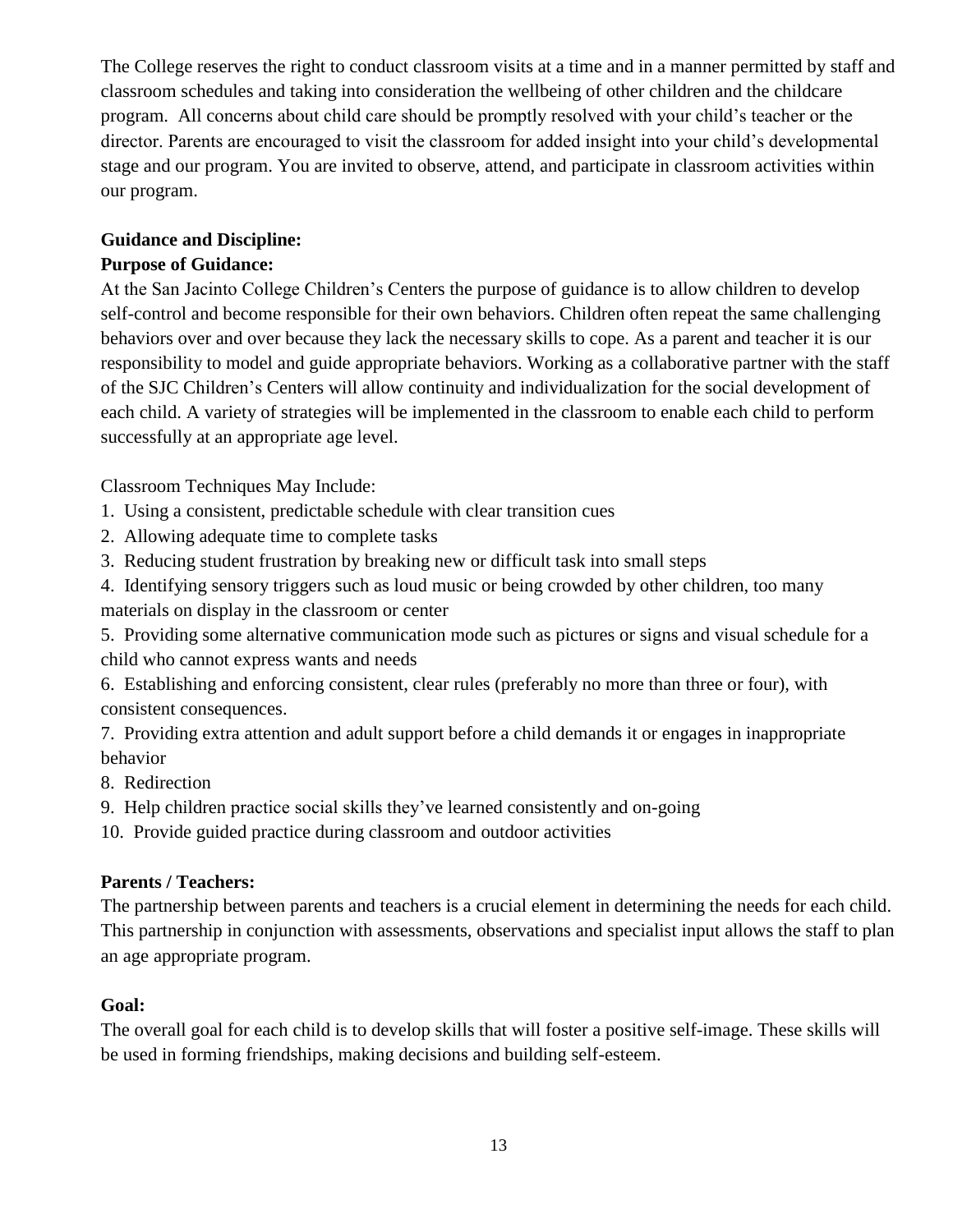#### **Outcomes:**

In order to work toward a positive outcome for children and families, in may be determined that the Children's Center is not the best placement for the child. In the event that a parent refuses or neglects to follow through on an agreed upon plan of action to improve behavior or if the College in its sole discretion determines that the child jeopardizes the safety of the well-being of others it may be determined or necessary to suspend or terminate the child's enrollment. In determining suspension or termination the director will submit a recommendation to her supervisor with documentation that states the strategies and techniques used to work with the child and the family as well as documentation demonstrating noncompliance with the guidelines of the Children's Center and the potential risk to other children or staff or faculty. The decision to suspend or terminate a child will be based on the best interests of the well-being of others, including the child in question, the other children enrolled in the Children's Center as well as the staff and faculty.

A balance of effective guidance and discipline are part of good behavior management techniques. The following principles are followed at the San Jacinto College children's centers:

- $\triangleright$  Children are to be valued and respected as unique individuals at all times.
- $\triangleright$  Children have a right to know what proper behavior is and see positive examples.
- $\triangleright$  Children need consistent limits fairly administered.
- $\triangleright$  Children require time and assistance in developing autonomy and self-control.
- $\triangleright$  Children's self-esteem must be nurtured and protected by caring adults.

Based on the above-stated principles, positive guidance techniques will be used at the Children's Center. When recurring behaviors persist, parent conferences will be held. If the Children's Center is unable to meet the needs of the child, the parent will be asked to make alternative arrangements for the care of the child. The Children's Center is willing to provide the parent with a list of resources. It is the parent's responsibility, however, to contact the appropriate agency.

All guidance and discipline will be consistent with the purpose of developing self-confidence as well as self-control. This is accomplished by providing a nurturing and accepting environment with teachers who are firm, but fair and sensitive to all the needs of each individual child. There will be no physical punishment and no disciplining action regarding food, toileting or nap.

The San Jacinto College District shall have the right to alter or amend the policies and procedures of these centers, provided a 14 day written notice is given prior to implementation.

All such alterations or amendments shall be incorporated in their entirety into this manual and any related contract between the College and parents.